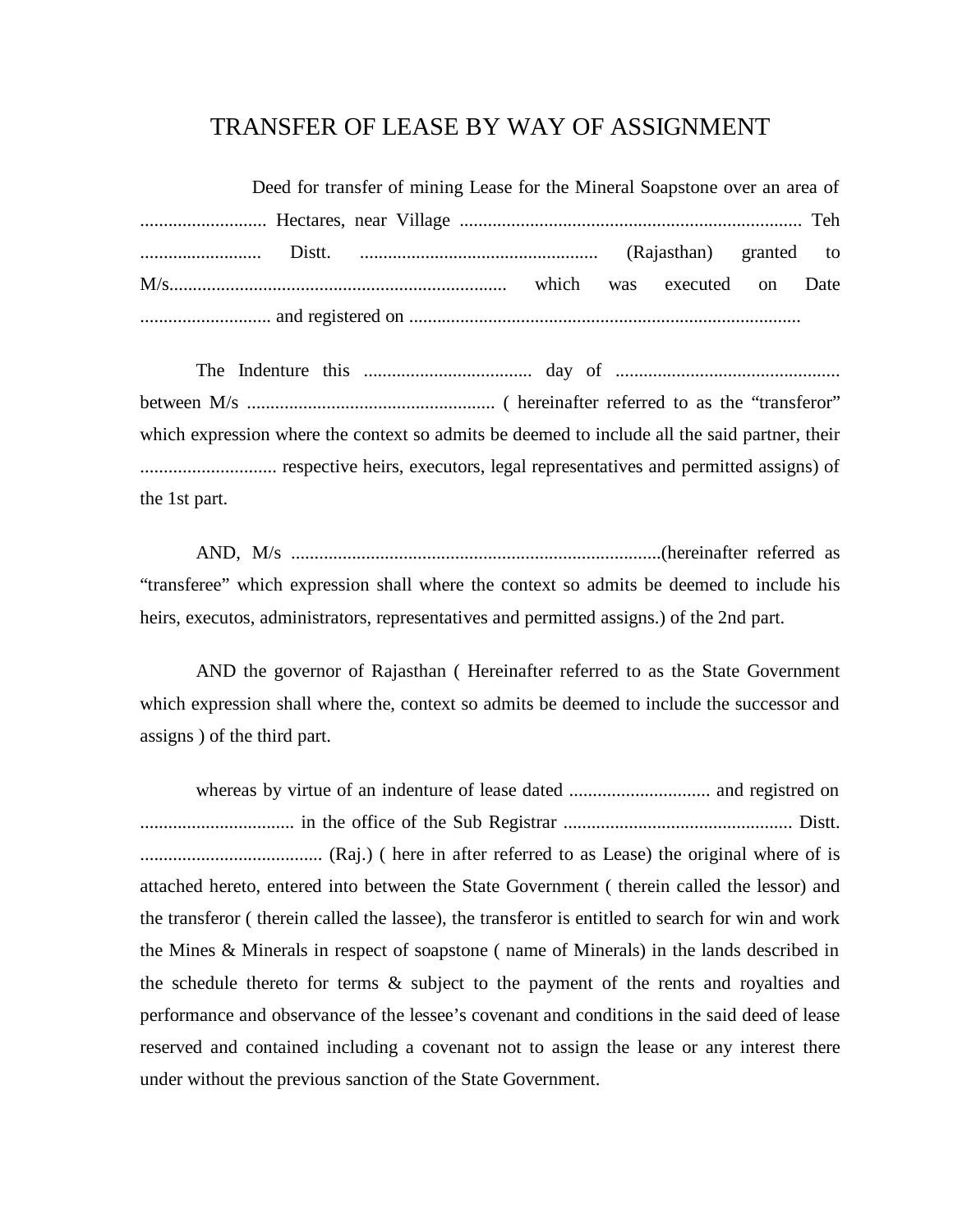AND whereas M/s ......................................................... is desireous of transferring and assigning the lease to the transferee and the State Government has, at the request of transferor M/s ....................................................................................................... granted permission to the transferor vide Government order No. .............................................. dated ........................... to such a transfer and assignment .............................................. of the lease upon the condition of the transferee entering in to an agreement is and containing the terms and condition incorporated in the lease deed and terms and conditions here in after set forth.

Now this deed witness as follows :-

- 1. In consideration of Rs. ............................................ paid by the transferee to the transferor, the receipt of which the transferor hereby acknowledge, the transferor hereby conveys, assigns and transfer into the transferee all the rights and obligation under the said herein before recited lease and to held the same into the transferee w.e.f. the date of registration of this deed for un-expired period of the said lease.
- 2. The transferee hereby convenants with the State Government that from and after the transfer and assignment of the lease the transferee shall be bound by, and be liable to perform, observe and confirm and be subject to all provisions of all the covenants stipulations and conditions contained in said here in before recited lease in the same manner in all respects as if the lease has been granted to the transferee as the lease there under and he had originally executed it is such.
- 3. It is further hereby agreed and declared by the transferor of the one part and the transferee of the other part that :-
	- I. The transferor and transferee declare that they have ensured that the mineral rights over the area for which the mining lease is being transferred vest in the State Government.
	- II. The transferor hereby declares that they have not assigned subject, mortagaged or in any other manner transferred the mining lease now being transferred and that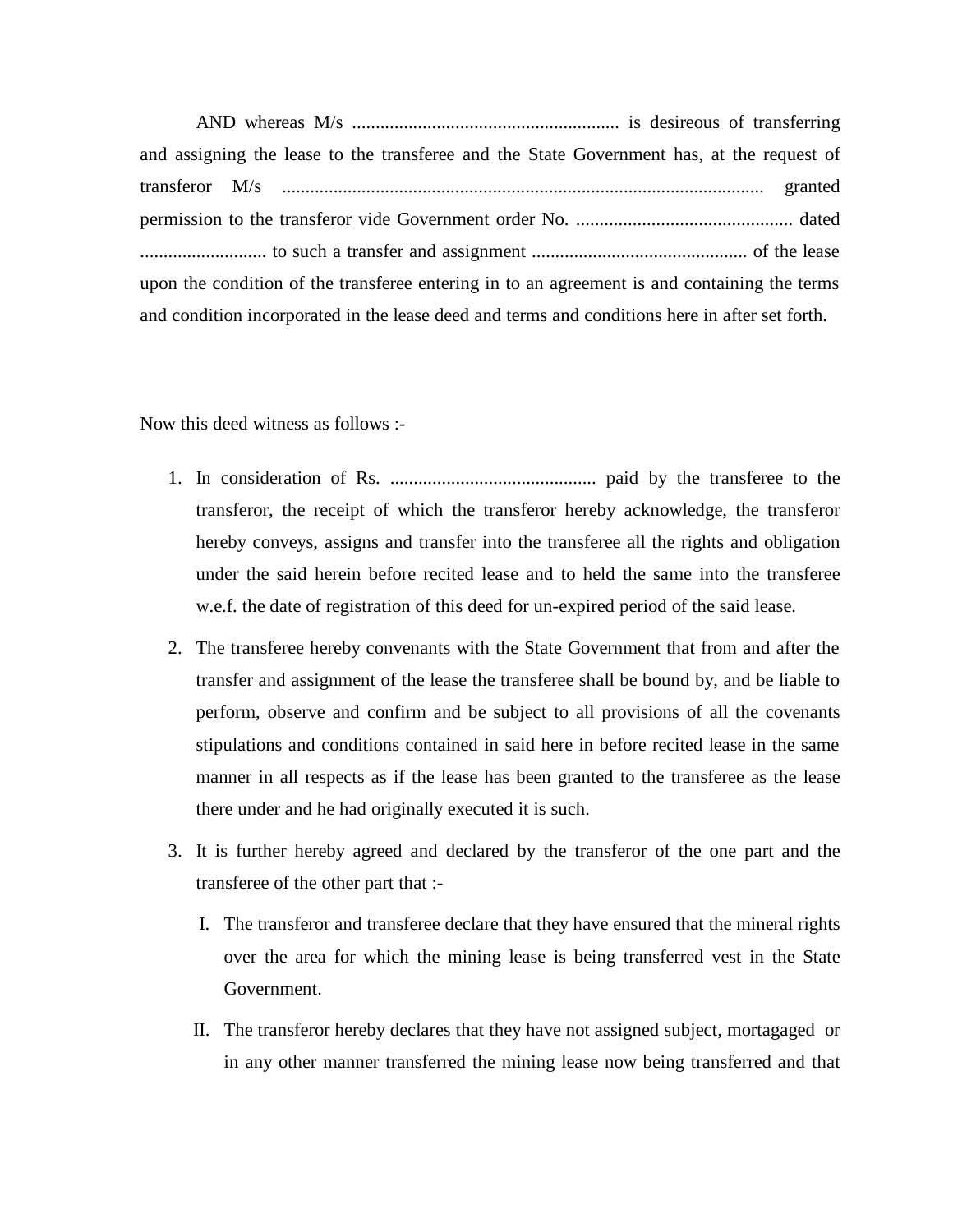no other person has any right, title or interest where under in the presented mining lease being transferred.

- III. The transferor further declares that he has not entered into made any agreements, contract or understanding whereby they have been or are being directly or indirectly financed to a substantial extent by or under which the transferors' s operation or understandings were are being substantially controlled by any person or body of person other than the transferor.
- IV. The transferor further declare that they have furnished and affidavit, along with there application for transfer of the present mining lease specifying therein the amount that they have already taken as consideration from the transferee.
- V. The transferee further declares that he is financially capable of and will directly undertake mining operations.
- VI. The transferee further declares that they have filed affidavit stating that they have filed up to date income tax returns, paid the income tax returns, paid the income tax assessed on him and paid the income tax on the basis of self assessment as provided in the Income tax Act, 1961.
- VII. The transferor have supplied to the transferee the original / or certified copies of all plans of abandoned working in the area and in belt ............................. meters vide surrounding it.
- VIII. The transferee hereby further declares that as a consequence of this transfer, the total areas while held by him under mineral concessions are not in contravention of section 6 or the mines & minerals ( Rajasthan and Development) Act, 1975.
	- IX. Transferor has paid all the rent, royalties and other dues towards government till this date, in respect of this lease.
	- X. The transferee has deposited the security of Mining lease Rs. ....................../- in the from of N.S.C. No. ...................................................... dated ................ each for Rs. ......................................... duly pledged infavour of the Mining Engineer, .....................................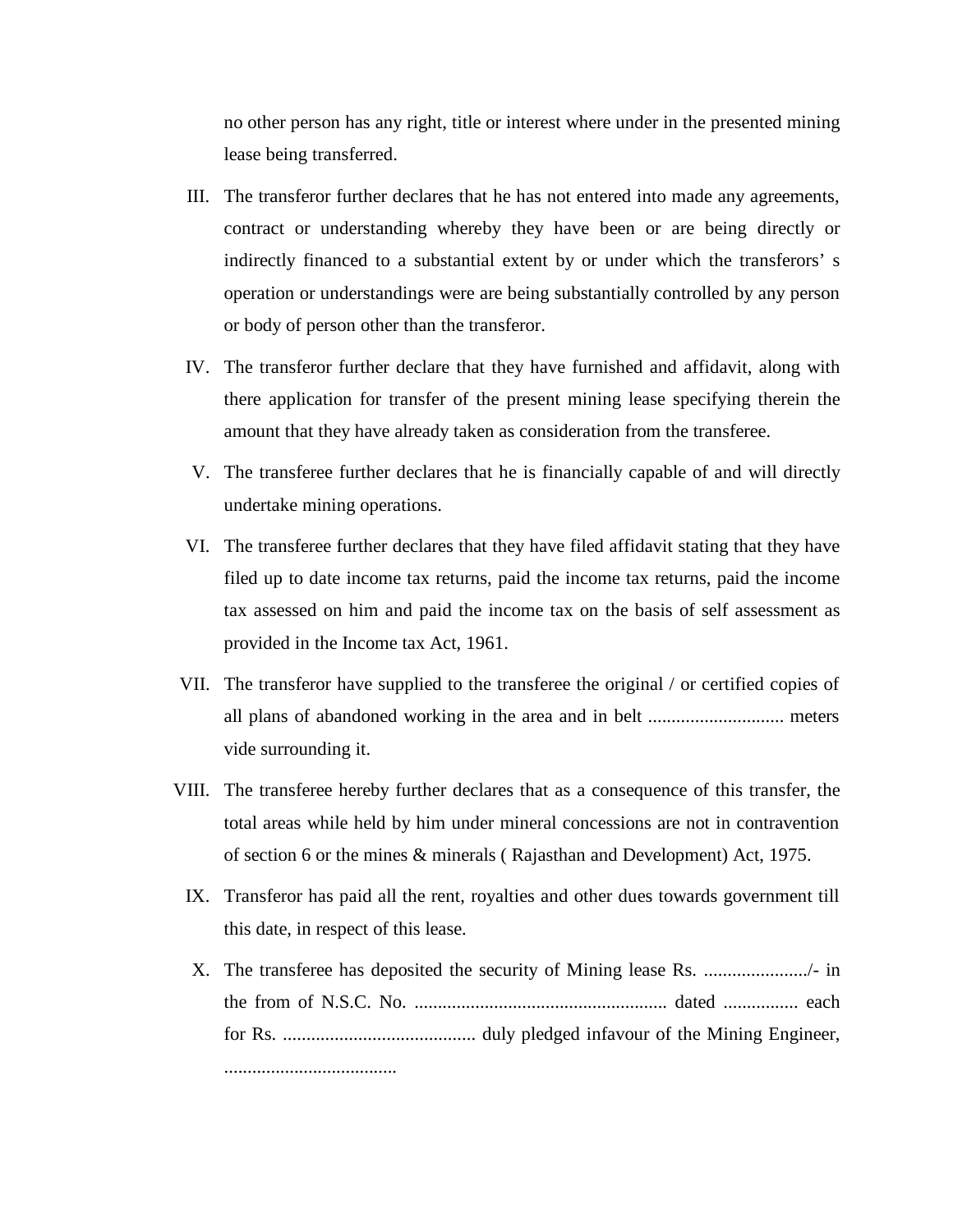- XI. The transferor ensures that the transferee to whom the lease is being transferred agree of prepare and submit in the Mines Department within 6 month, a mining plan and programme of extraction duly approved by an authority appointed by the by the Central Government (IBM) and also agree to undertake the Mining operation in accordance with the approved mining plan, to pay mining minimum wage prescribed by the Govt. to comply with the provisions of the Mines Act, 1952, to take measures for the protection of environment like planting of trees, reclaimation of land use, of pollution control devices and such other measure as may be prescribed by the Govt. from time to time at his own expense and to pay compensation to the occupier of the land on the date and in the manner laid down in the rules.
- XII. The transferee hereby undertake to get prepared and approved a mining plan and programme of extration duly approved by an authority appointed by the Central Government and also agree to undertake the mining plain. Such plan should be submitted with in six months of the registration of this agreement.
- XIII. The transferee undertaken to pay wage not less than the minimum wage prescribed by the Central Government or State Govt. from time to time.
- XIV. The transferee undertake to comply with the provision of the Mines Act, 1952.
- XV. The transferee further undertake to take measures for the protection of environment like planting of tree reclamation of laid use pollution control devices and such other measures as may be prescribed by the Central/ State Government from time to time at his own expense.
- XVI. The transferee also undertake to pay compensation to the occupier of the land on the date and in the manner laid down in the rules.

IN Witness whereof the parties here to have signed on the date and year first above written.